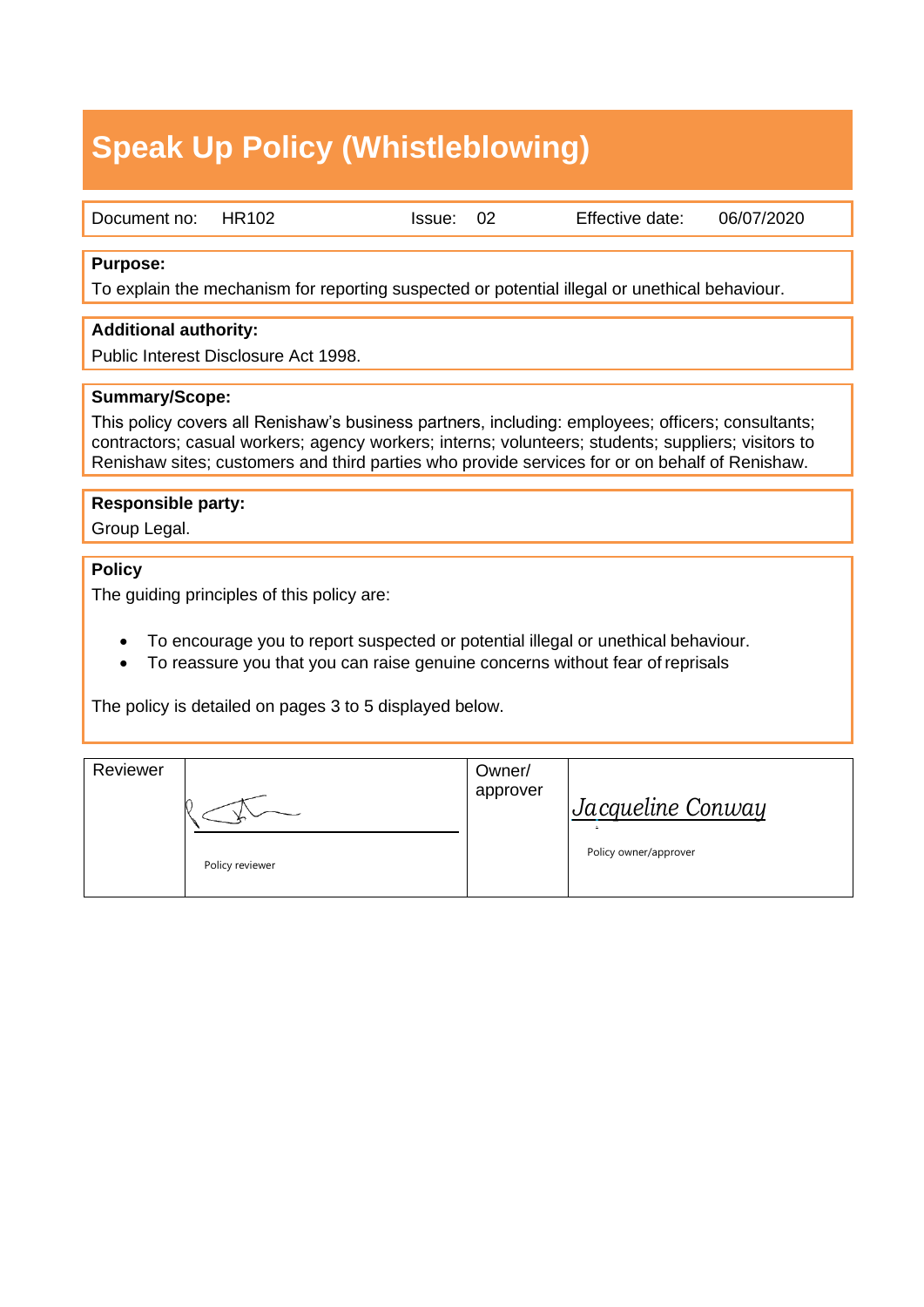

# **1 Purpose of the Speak Up policy**

The guiding principles of this policy are:

- To encourage you to report suspected or potential illegal or unethical behaviour.
- To reassure you that you can raise genuine concerns without fear of reprisals

#### **2 What is Speak Up?**

Speak Up is the name for Renishaw's global whistleblowing service.

## **3 Who can Speak Up?**

This policy covers all Renishaw's business partners, including: employees; officers; consultants; contractors; casual workers; agency workers; interns; volunteers; students; suppliers; visitors to Renishaw sites; customers and third parties who provide services for or on behalf of Renishaw.

# **4 When should you Speak Up?**

You should Speak Up when you see or hear behaviour, related to Renishaw's business, that you feel may be in violation of our [Group Business Code,](https://www.renishaw.com/en/renishaw-group-business-code--14444) or which seems illegal or unethical. You must report any behaviour which you suspect to be unlawful or criminal. Examples could be:

| <b>Bribery</b><br>Fraud<br>Breach of data protection and or<br>$\bullet$<br>privacy<br>Violation of child labour laws<br>$\bullet$<br>Conflicts of interest<br>Bullying and or harassment<br>$\bullet$ | • Failure to comply with legal obligations<br>Damage to the environment<br>Abuse of our systems, processes or<br>$\bullet$<br>policies<br>Accounting<br>financial<br>other<br>and<br>impropriety<br>• Health and safety violations<br>• The deliberate concealment of any of the<br>above matters |
|--------------------------------------------------------------------------------------------------------------------------------------------------------------------------------------------------------|---------------------------------------------------------------------------------------------------------------------------------------------------------------------------------------------------------------------------------------------------------------------------------------------------|
|                                                                                                                                                                                                        |                                                                                                                                                                                                                                                                                                   |

## **5 How can you Speak Up?**

You can report any concerns, and why you believe them to be true, by using the options set out below.

# **Option 1 - Reporting confidentially by email**

Reports can be emailed to [speakup@renishaw.com](mailto:speakup@renishaw.com) or directly to Jacqueline Conway (Group General Counsel) [\(jacqueline.conway@renishaw.com\)](mailto:jacqueline.conway@renishaw.com). Jacqueline can also be reached on +44 (0)1453 522455.

If either Jacqueline Conway and/or Patrick Tampkins (Director of Corporate Development) (administrators of [speakup@renishaw.com\)](mailto:speakup@renishaw.com) are the subjects of the report, it should be reported using the independent reporting service. Your report will always be dealt with in the strictest of confidence.

## **Option 2 - Reporting confidentially to our independent reporting service**

You can make a report (anonymously if you wish, and where local law allows) using a free-phone number or through the online form 24 hours a day, 7 days a week, 365 days a year. This service is provided by NAVEX Global, a world-class provider of ethics and compliance reporting services. You can access this by visiting [https://renishaw.ethicspoint.com.](https://renishaw.ethicspoint.com/)



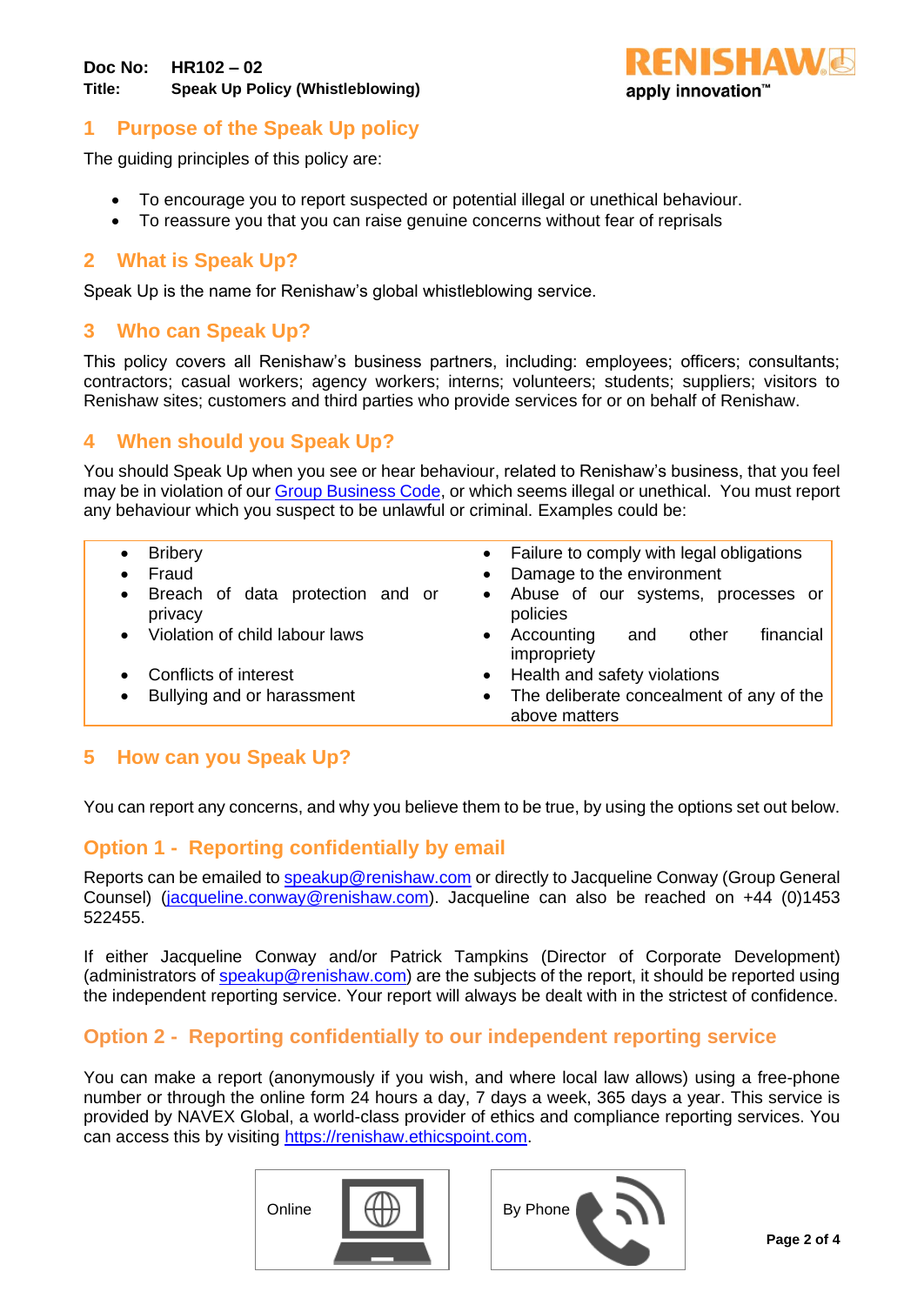

Your concern will be logged and directed to Jacqueline Conway (Group General Counsel) and Patrick Tampkins (Director of Coprorate Development) for further investigation. If either Jacqueline and/or Patrick are named in the report, it will be diverted to Rob Macdonald (Head of Group Finance). Your report will always be dealt with in the strictest of confidence.

**After you complete your online report, you will be assigned a unique code called a 'report key'. Please write down your report key and password and keep them in a safe place (it is NOT possible to retrieve the report key).** 

**If you lose your report key, you will not be able to track the progress of your report or provide further information if required, which may limit our ability to investigate the matter or to do so thoroughly. After 72 hours, use your report key and password to check your report for feedback or questions.**

#### **6 What happens after you Speak Up?**

- 1. An investigator is assigned to your report. In some cases, we may appoint an investigator or team of investigators, including appropriate employees with relevant experience of investigations or specialist knowledge of the subject matter.
- 2. You will be informed when the investigator has been appointed.
- 3. The investigation is conducted. In all cases, we aim to keep you informed of the progress of the investigation and its likely timescale. You must treat any information about the investigation as strictly confidential.
- 4. You will be informed of the conclusion. You will be only told that your report was either substantiated, partially substantiated or not substantiated. You may not be provided with any further details regarding any outcomes.

## **7 Confidentiality and non-retaliation**

#### **7.1 Confidentiality**

You will be given the option, when making a report via the independent phone and online services, to choose whether to remain anonymous if the local law allows. Your information will be treated on a confidential basis regardless of which option you chose, unless required by law to disclose it.

If you reported your concern anonymously, then your identity will not be attributed to the report.

#### **7.2 Non-retaliation**

Renishaw has a non-retaliation policy when a genuine concern has been reported in good faith. No action will be taken against you if you report such concerns, even if it is found that there was no wrongdoing, unlawful conduct or compliance breach.

In many countries in which we operate, the local law may protect you if you raise certain serious concerns through a process like Speak Up.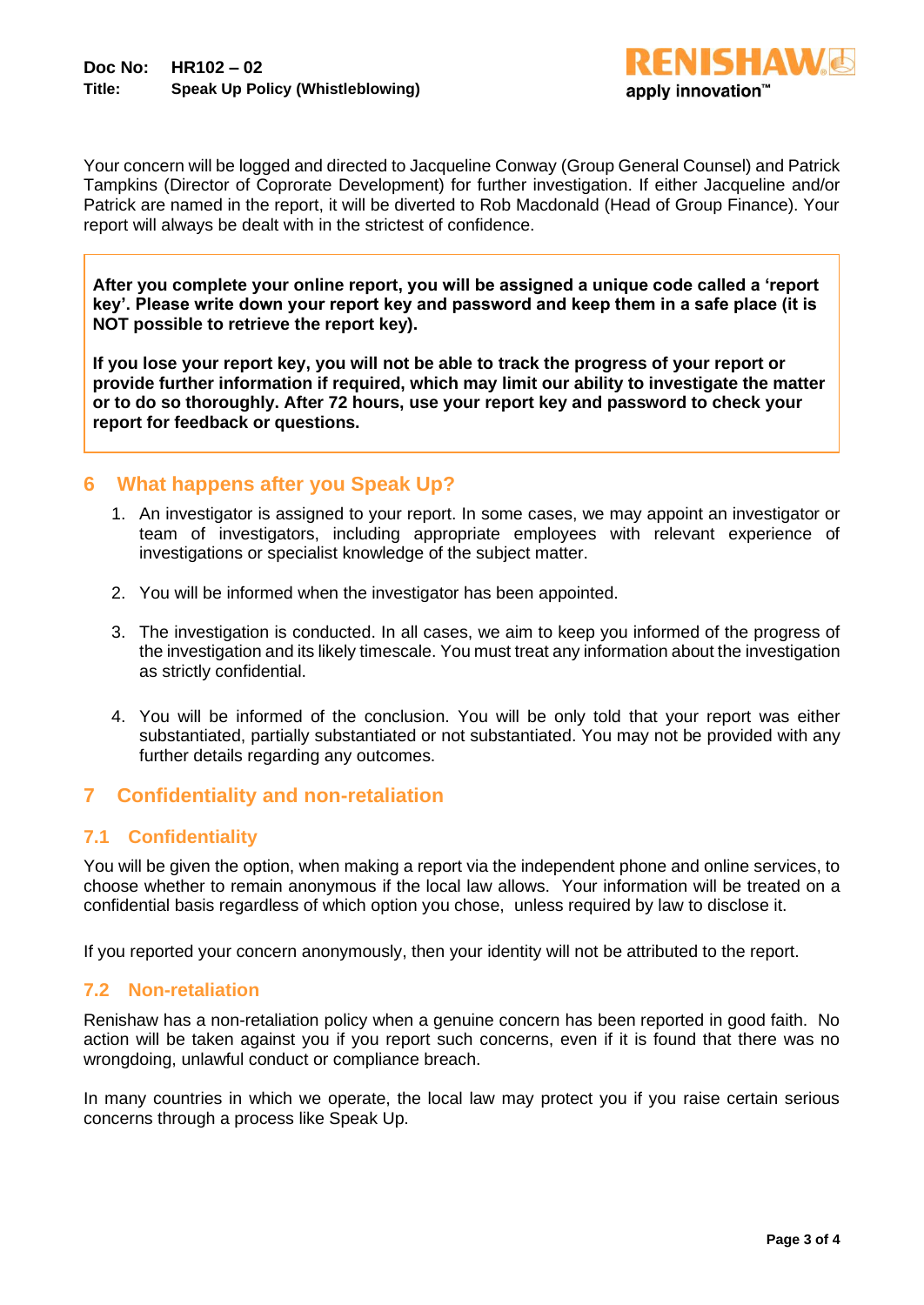

## **7.3 Expectation of reporting in good faith**

Should you be found to have reported a concern falsely, maliciously or for personal gain, you may face disciplinary and/or legal action.

## **8 Advice and support**

Renishaw's global Employee Assistance Programme helpline is available 24/7. All details can be found here<https://renishawplc.sharepoint.com/sites/HR/SitePages/Wellbeing.aspx> (for internal use only), or by visiting [www.icaslifestyle.com.](http://www.icaslifestyle.com/)

## **9 Responsibilities of line managers**

If you are a line manager, it is your responsibility to become familiar with this policy and facilitate the reporting of any Speak Up concerns raised by members of your team. Line managers are not expected or advised to raise complaints for or on behalf of any employee, but instead are required to direct the member of their team with a Speak Up concern to use the Speak Up channels set out in set out in section 5 of this policy. You must make your team members aware of this policy.

## **10 Reporting of outcomes**

Anonymised reports of disclosures, including details of actions taken, may be provided to Renishaw's Audit Committee as and when necessary.

#### **11 Review of the policy**

This policy will be reviewed at least annually.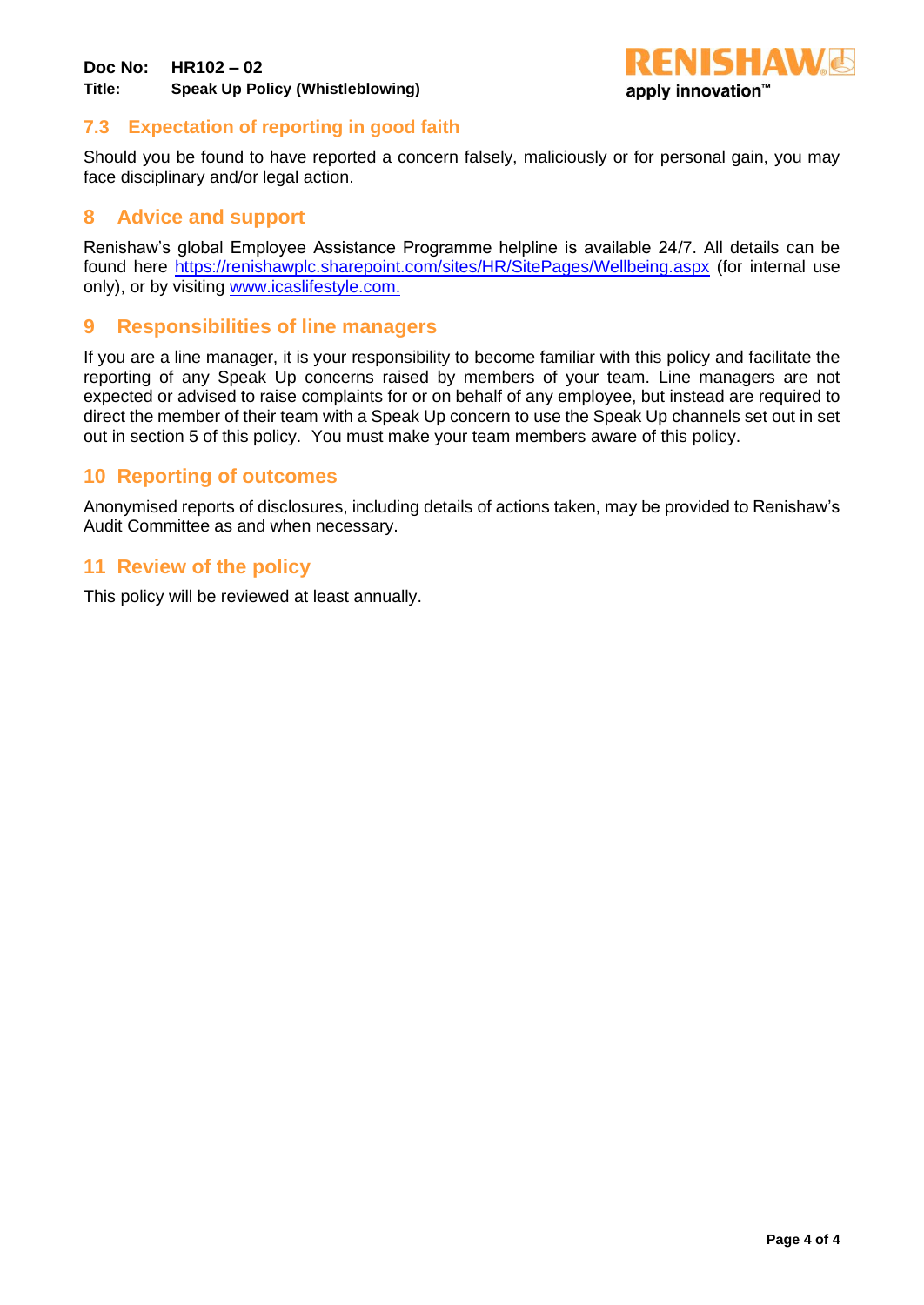|                | <b>Dialling options</b>                                         |
|----------------|-----------------------------------------------------------------|
| <b>Country</b> | Each country has different dialling options.                    |
|                | <b>International Toll-Free Service (ITFS)</b>                   |
| Australia      | 1. From an outside line dial: 1-800-139957                      |
|                | <b>International Toll-Free Service (ITFS)</b>                   |
|                | 1. From an outside line dial: 0800-296732                       |
|                |                                                                 |
|                | Or                                                              |
| Austria        |                                                                 |
|                | <b>Direct Access</b>                                            |
|                | 1. From an outside line dial: 0-800-200-288                     |
|                | 2. At the English prompt dial: 855-229-9304                     |
|                | <b>International Toll-Free Service (ITFS)</b>                   |
| <b>Brazil</b>  | 1. From an outside line dial: 0800-8920515                      |
|                | <b>Direct Dial</b>                                              |
| Canada         | 1. From an outside line dial: 855-229-9304                      |
|                | <b>Global Inbound Service (GIS)</b>                             |
| China          | 1. From an outside line dial: 400-999-4530                      |
|                | International Toll-Free Service (ITFS)                          |
| Czech Republic | 1. From an outside line dial: 800-144-075                       |
|                |                                                                 |
|                | International Toll-Free Service (ITFS)                          |
|                | 1. From an outside line dial: 80-251000                         |
|                |                                                                 |
| <b>Denmark</b> | Or                                                              |
|                |                                                                 |
|                | <b>Direct Access</b>                                            |
|                | 1. From an outside line dial: 800-100-10                        |
|                | 2. At the English prompt dial: 855-229-9304                     |
| Finland        | <b>International Toll-Free Service (ITFS)</b>                   |
|                | 1. From an outside line dial: 0800-9-15946                      |
| France         | International Toll-Free Service (ITFS)                          |
|                | 1. From an outside line dial: 0800-917075                       |
|                | International Toll-Free Service (ITFS)                          |
|                | 1. From an outside line dial: 0800-1800042                      |
|                |                                                                 |
|                | Or                                                              |
| Germany        |                                                                 |
|                | <b>Direct Access</b>                                            |
|                | 1. From an outside line dial: 0-800-225-5288                    |
|                | 2. At the English prompt dial: 855-229-9304                     |
|                | <b>International Toll-Free Service (ITFS)</b>                   |
| Hong Kong      | 1. From an outside line dial: 800-908839                        |
|                | International Toll-Free Service (ITFS)                          |
| Hungary        | 1. From an outside line dial: 06-800-20808                      |
|                | <b>Direct Access</b>                                            |
| India          | 1. From an outside line dial: 000-117                           |
|                | 2. At the English prompt dial: 855-229-9304                     |
|                | <b>Direct Access</b>                                            |
|                | 1. From an outside line dial: 001-801-10                        |
|                | 2. At the English prompt dial: 855-229-9304                     |
| Indonesia      |                                                                 |
|                | Not available from cellular phones                              |
|                | Use public phones allowing international access                 |
|                | Universal International Freephone Number (UIFN)                 |
|                |                                                                 |
|                | 1. From an outside line dial: 00-800-222-55288 or 1-800-550-000 |
|                | 2. At the English prompt dial: 855-229-9304                     |
|                |                                                                 |
| Ireland        | Or                                                              |
|                |                                                                 |
|                | <b>Direct Access</b>                                            |
|                | 1. From an outside line dial: 1-800-550-000                     |
|                | 2. At the English prompt dial: 855-229-9304                     |
| Israel         | <b>International Toll-Free Service (ITFS)</b>                   |
|                | 1. From an outside line dial: 1-809-31-7148                     |
|                | <b>International Toll-Free Service (ITFS)</b>                   |
| Italy          | 1. From an outside line dial: 800-797458                        |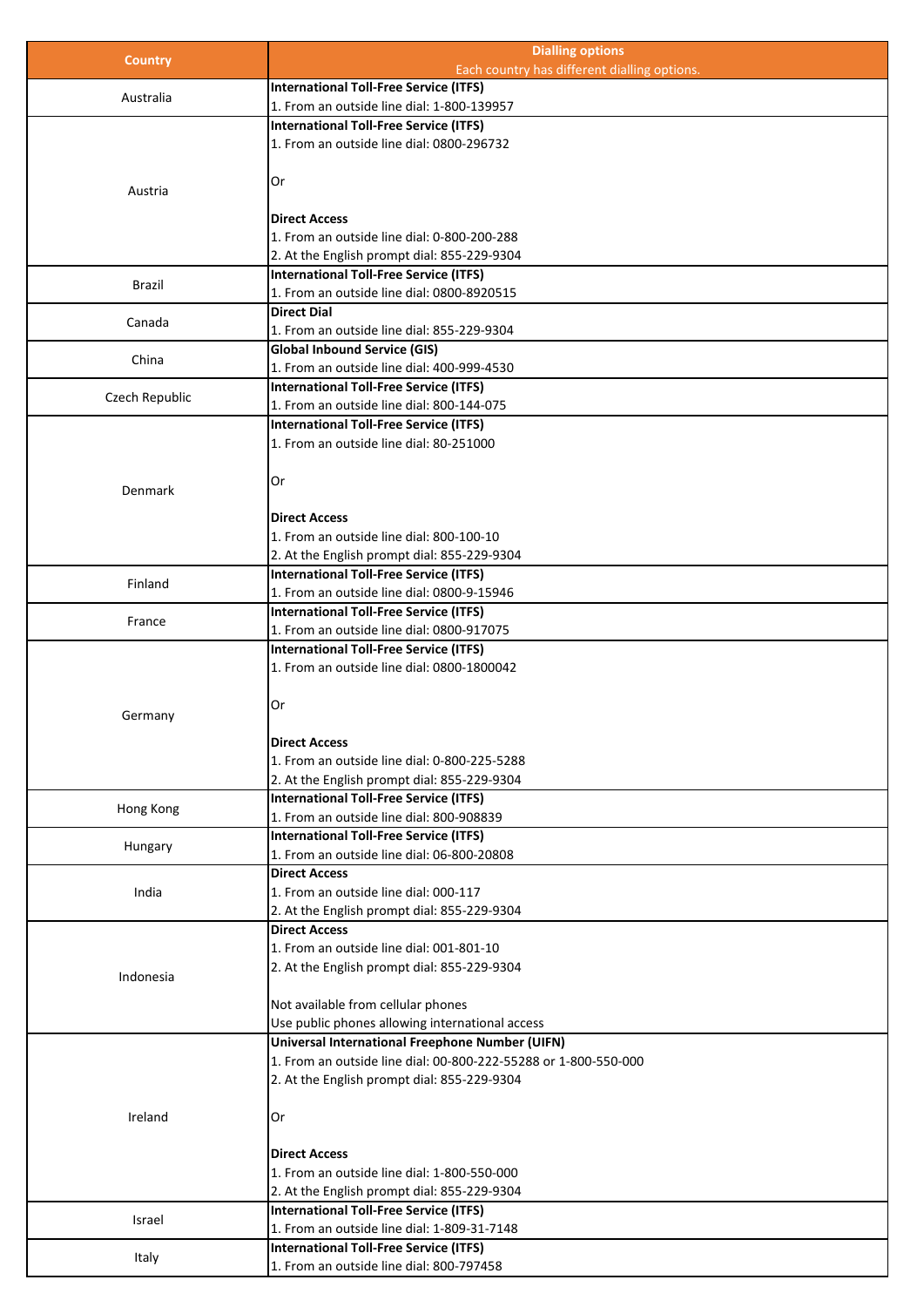|                          | <b>International Toll-Free Service (ITFS)</b>                                                            |
|--------------------------|----------------------------------------------------------------------------------------------------------|
| Japan                    | 1. From an outside line dial: 00531-110303 or 0066-33-830532 or 0034-800-600152 depending on your        |
|                          | location<br>International Toll-Free Service (ITFS)                                                       |
| Korea, Rupublic of South | 1. From an outside line dial: 00308-132884                                                               |
|                          | <b>International Toll-Free Service (ITFS)</b>                                                            |
| Malaysia                 | 1. From an outside line dial: 1-800-81-7270                                                              |
|                          | <b>International Toll-Free Service (ITFS)</b>                                                            |
| Mexico                   | 1. From an outside line dial: 001-855-366-2458                                                           |
|                          | International Toll-Free Service (ITFS)                                                                   |
|                          | 1. From an outside line dial: 0800-0232214                                                               |
|                          |                                                                                                          |
|                          | Or                                                                                                       |
| <b>Netherlands</b>       |                                                                                                          |
|                          | <b>Direct Access</b>                                                                                     |
|                          | 1. From an outside line dial: 0800-022-9111                                                              |
|                          | 2. At the English prompt dial: 855-229-9304                                                              |
|                          |                                                                                                          |
| Poland                   | <b>International Toll-Free Service (ITFS)</b><br>1. From an outside line dial: 0-0-800-1510052           |
|                          |                                                                                                          |
|                          | <b>Direct Access</b>                                                                                     |
|                          | 1. From an outside line dial the direct access number for your location:                                 |
|                          |                                                                                                          |
|                          | Russia (St. Petersburg): 363-2400                                                                        |
|                          | Russia (Moscow): 363-2400                                                                                |
|                          | Russia: 8^10-800-110-1011                                                                                |
|                          |                                                                                                          |
|                          | ^ Indicates second dial tone                                                                             |
|                          |                                                                                                          |
| Russia                   | Russia (Outside Moscow): 8^495-363-2400                                                                  |
|                          |                                                                                                          |
|                          | ^ Indicates second dial tone                                                                             |
|                          |                                                                                                          |
|                          | Russia (Outside St. Petersburg): 8^812-363-2400                                                          |
|                          |                                                                                                          |
|                          | ^ Indicates second dial tone                                                                             |
|                          |                                                                                                          |
|                          | 2.At the English prompt dial 855-229-9304.                                                               |
| Singapore                | International Toll-Free Service (ITFS)                                                                   |
|                          | From an outside line dial: 800-1102074                                                                   |
|                          |                                                                                                          |
|                          | <b>Reverse Charge Calls / Collect Calls</b>                                                              |
| Slovenia                 | 1. From an outside line contact your local operator.                                                     |
|                          |                                                                                                          |
|                          | 2. Request a reverse charge or collect call to be placed to the United States, to 704-526-1128           |
|                          |                                                                                                          |
|                          | 3. All reverse charge or collect calls will be accepted by the Contact Center using an automated English |
|                          | message.                                                                                                 |
|                          | <b>International Toll-Free Service (ITFS)</b>                                                            |
|                          | From an outside line dial 900-97-1251                                                                    |
|                          |                                                                                                          |
|                          | Or                                                                                                       |
| Spain                    |                                                                                                          |
|                          | <b>Direct Access</b>                                                                                     |
|                          | 1. From an outside line dial 900-99-0011                                                                 |
|                          | 2.At the English prompt dial 855-229-9304.                                                               |
|                          | <b>International Toll-Free Service (ITFS)</b>                                                            |
|                          | From an outside line dial 0800-836085                                                                    |
|                          |                                                                                                          |
|                          | Or                                                                                                       |
| Switzerland              |                                                                                                          |
|                          | <b>Direct Access</b>                                                                                     |
|                          | 1. From an outside line dial: 0-800-890011                                                               |
|                          | 2. At the English prompt dial: 855-229-9304                                                              |
|                          |                                                                                                          |